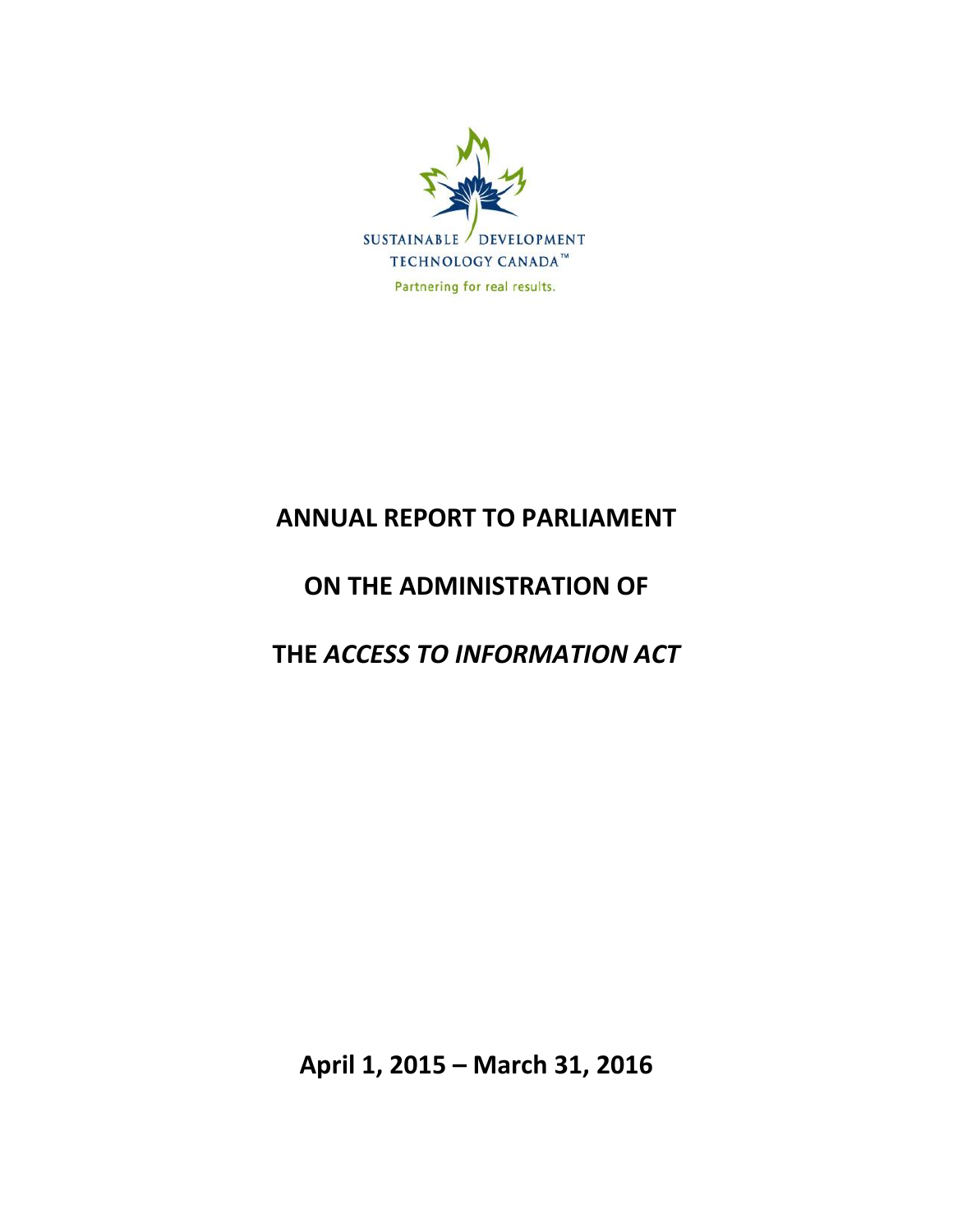# **Table of contents**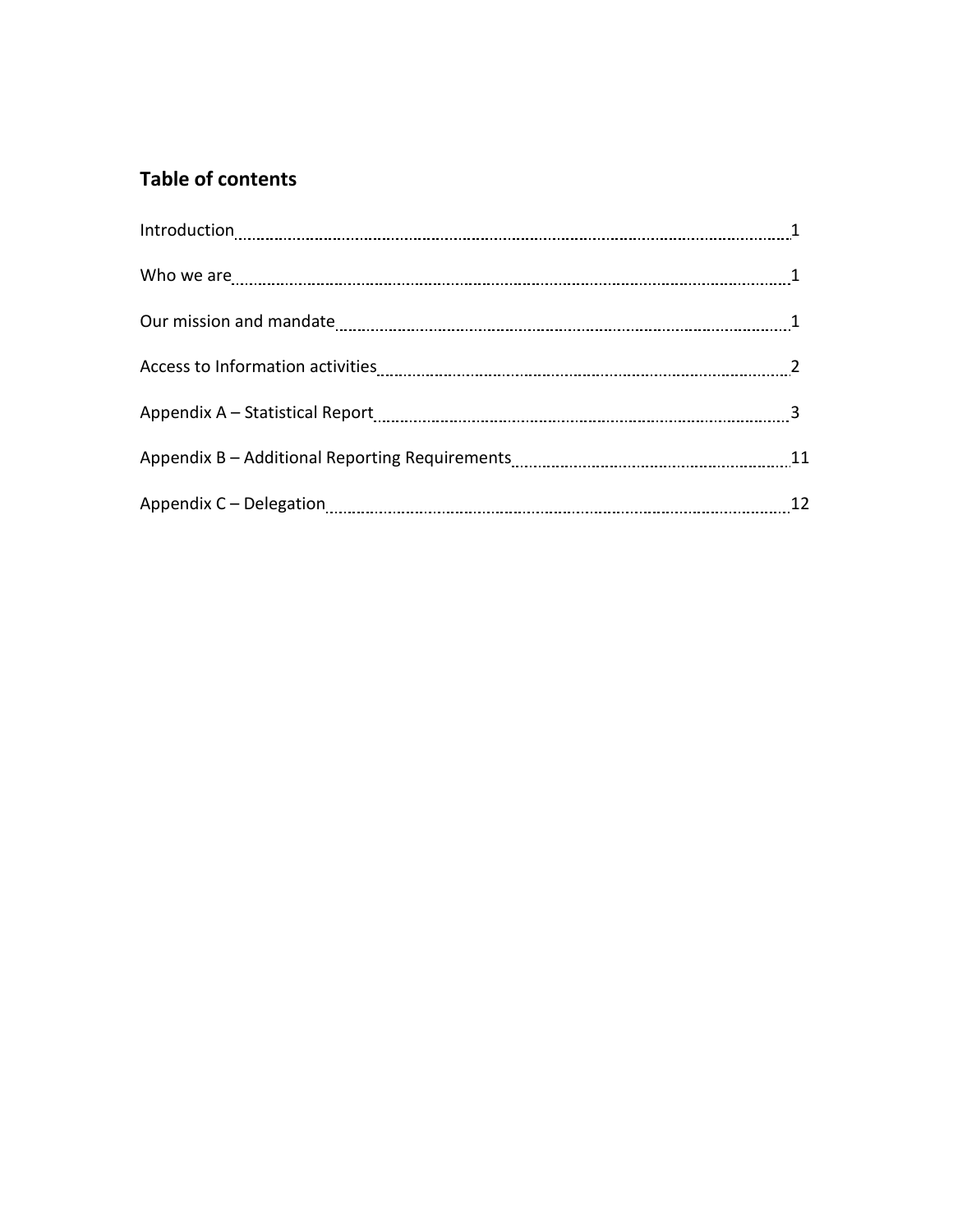# **Introduction**

Sustainable Development Technology Canada (SDTC) is pleased to submit to Parliament its annual report on the administration of the *Access to Information Act* for the reporting period commencing April 1, 2015 and ending March 31, 2016. This report is submitted in accordance with section 72 of the *Act.*

The *Access to Information Act* took effect on July 1, 1983. The ATIA gives Canadian citizens, permanent residents, any person and corporation present in Canada a right of access to information contained in government records, subject to certain specific and limited exceptions.

# **Who we are**

Sustainable Development Technology Canada (SDTC) is a not-for-profit foundation that finances and supports the development and demonstration of clean technologies which provide solutions to issues of climate change, clean air, water quality and soil, and which deliver economic, environmental and health benefits to Canadians.

SDTC operates three funds aimed at the development and demonstration of innovative technological solutions. The [SD Tech Fund™](https://www.sdtc.ca/en/apply/sd-tech-fund) supports projects that address climate change, air quality, clean water and clean soil. The [SD Natural Gas Fund™](https://www.sdtc.ca/en/apply/sd-natural-gas-fund), an offshoot of the SD Tech Fund™, supports the development and demonstration of new downstream natural gas technology. It is the first of a series of Market Innovation Funds™, where funds from industry are matched by SD Tech Fund™ money, to foster sector-specific clean-tech solutions. The [NextGen Biofuels Fund™](https://www.sdtc.ca/en/funding/funds/nextgen) (NGBF) supports the establishment of first-of-kind large demonstration-scale facilities for the production of next-generation renewable fuels. The NGBF is in its wind-down phase. Based on the remaining program time, new applicants would not be able to complete required phases of project development, construction, plant commissioning and start-up for commercial operation. For this reason, NGBF will not be accepting new applications.

SDTC also has two joint funding mechanisms, one with Climate Change and Emissions Management Corporation (CCEMC) and the other with Alberta Innovates Energy and Environment Solutions (AI-EES). [SDTC's joint fund with CCEMC](https://www.sdtc.ca/en/apply/sdtc-joint-fund-ccemc) supports clean air projects that can demonstrate reductions in greenhouse gases. [SDTC's joint fund with](https://www.sdtc.ca/en/apply/sdtc-joint-fund-ai-ees)  [AI-EES](https://www.sdtc.ca/en/apply/sdtc-joint-fund-ai-ees) supports sustainable water technology projects.

# **Our mission and mandate**

SDTC commenced operation in November of 2001 with funding from the Government of Canada. SDTC's mission is to act as the primary catalyst in building a sustainable development technology infrastructure in Canada. The Foundation reports to Parliament through the Minister of Innovation Science and Economic Development. We do much more than simply *fund* groundbreaking technologies. We work closely with an ever-growing network of stakeholders and partners to build the capacity of Canadian clean-technology entrepreneurs, helping them form strategic relationships, formalize their business plans, and build a critical mass of sustainable development capability in Canada.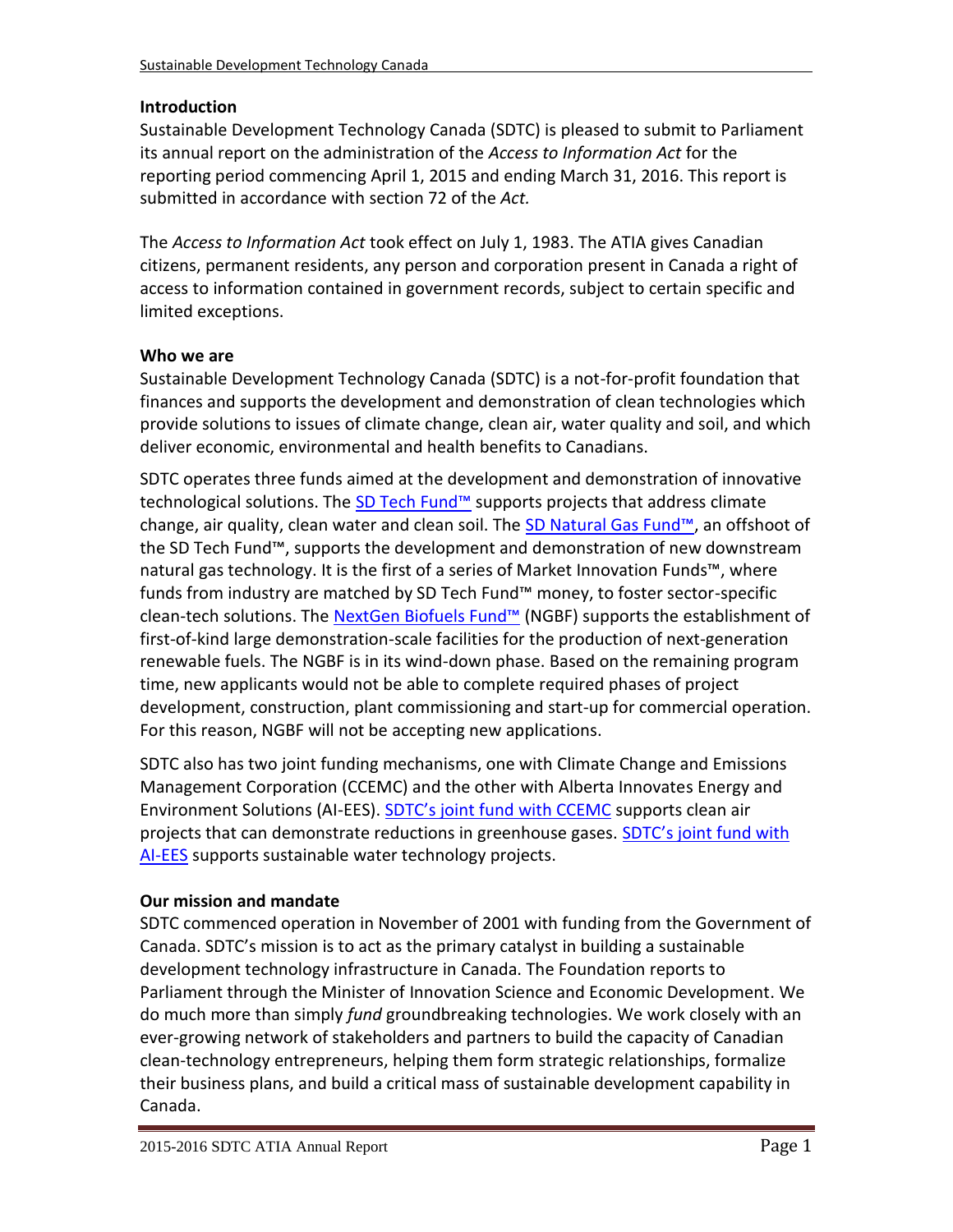#### **Access to Information activities**

The President & CEO is the designated head of the institution for the *Access to Information Act*. The President & CEO is responsible for the development, coordination and implementation of effective policies, guidelines, systems and procedures to enable efficient processing of requests under the *Access to Information Act.* The ATIP office consists of an ATIP Coordinator and relies on the advice and guidance of consultants on an as needed basis.

The activities of the Access to Information and Privacy office include:

- Processing requests under the *Act*;
- Developing and maintaining policies, procedures and guidelines to ensure the Act is respected by the institution;
- Promoting awareness of the Act to ensure SDTC's responsiveness to the obligations imposed on the government;
- Monitoring SDTC's compliance with the Act, regulations and relevant procedures and policies;
- Preparing annual reports to Parliament and other statutory reports, as well as other material that may be required by central agencies;
- Representing SDTC in dealings with the Treasury Board Secretariat (TBS), the Information Commissioner and other government funds and agencies regarding the application of the Act as they relate to SDTC;
- Supporting SDTC in meeting its commitments in relation to greater openness and transparency through proactive disclosure of information and the disclosure of information through informal avenues.

During the reporting period SDTC received 26 Access to Information requests. SDTC received 36 *Access to Information Act* complaints during this reporting period.

There was one formal training session conducted during the reporting period, and the ATIP coordinator attended quarterly community meetings hosted by Treasury Board Secretariat. Continuous advice and recommendations were provided by consultants on an as required basis to management and staff.

No new institution-specific access to information related policies, guidelines or procedures were implemented in the institution during the reporting period.

For 2015-2016, the costs directly associated with the administration of the *Access to Information Act* are estimated at \$115,000.

| <b>Staff</b>                         | \$20,000 |
|--------------------------------------|----------|
| Consultant fees                      | \$95,000 |
| <b>Office Equipment and Supplies</b> | S0       |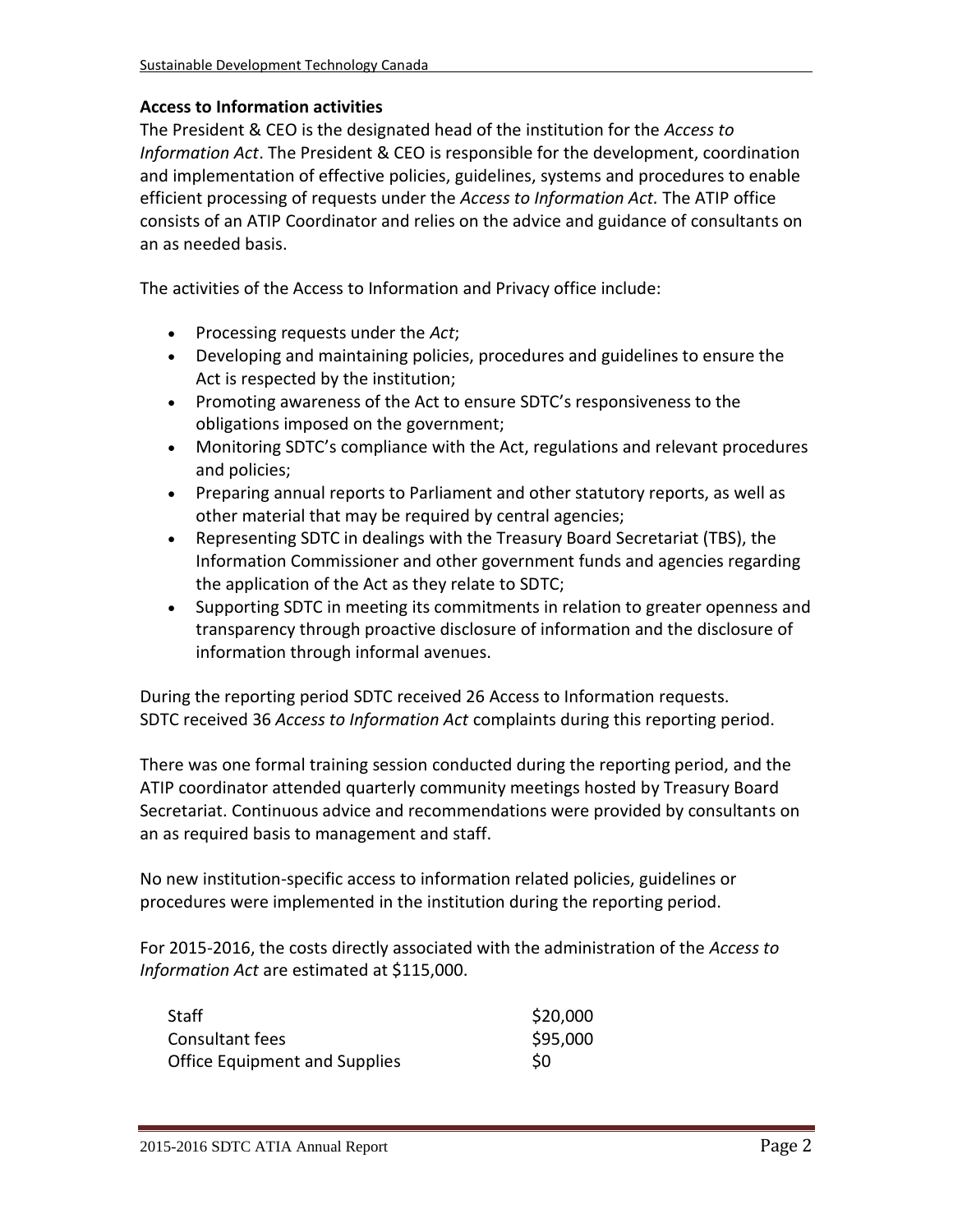#### **APPENDIX A**

#### **Statistical Report**



Government<br>of Canada Gouvernement<br>du Canada

# **Statistical Report on the** *Access to Information Act*

**Name of institution:** Sustainable Development Technology Canada

to **Reporting period:** 2015-04-01 to 2016-03-31

#### **Part 1: Requests Under the** *Access to Information Act*

#### **1.1 Number of requests**

|                                            | <b>Number of Requests</b> |
|--------------------------------------------|---------------------------|
| Received during reporting period           | 26                        |
| Outstanding from previous reporting period |                           |
| Total                                      |                           |
| Closed during reporting period             | 24                        |
| Carried over to next reporting period      |                           |

#### **1.2 Sources of requests**

| <b>Source</b>             | <b>Number of Requests</b> |
|---------------------------|---------------------------|
| Media                     |                           |
| Academia                  |                           |
| Business (private sector) |                           |
| Organization              |                           |
| Public                    | 25                        |
| Decline to Identify       |                           |
| Total                     | 26                        |

#### **1.3 Informal requests**

| <b>Completion Time</b>                                                                                                                                                 |  |  |  |  |  |  |  |  |
|------------------------------------------------------------------------------------------------------------------------------------------------------------------------|--|--|--|--|--|--|--|--|
| 121 to<br>181 to<br>61 to<br>Than<br>1 to 15   16 to 30   31 to 60<br>120<br>365<br>180<br>365<br><b>Total</b><br>Days<br>Davs<br>Davs<br>Davs<br>Davs<br>Davs<br>Davs |  |  |  |  |  |  |  |  |
|                                                                                                                                                                        |  |  |  |  |  |  |  |  |

**Note:** All requests previously recorded as "treated informally" will now be accounted for in this section only.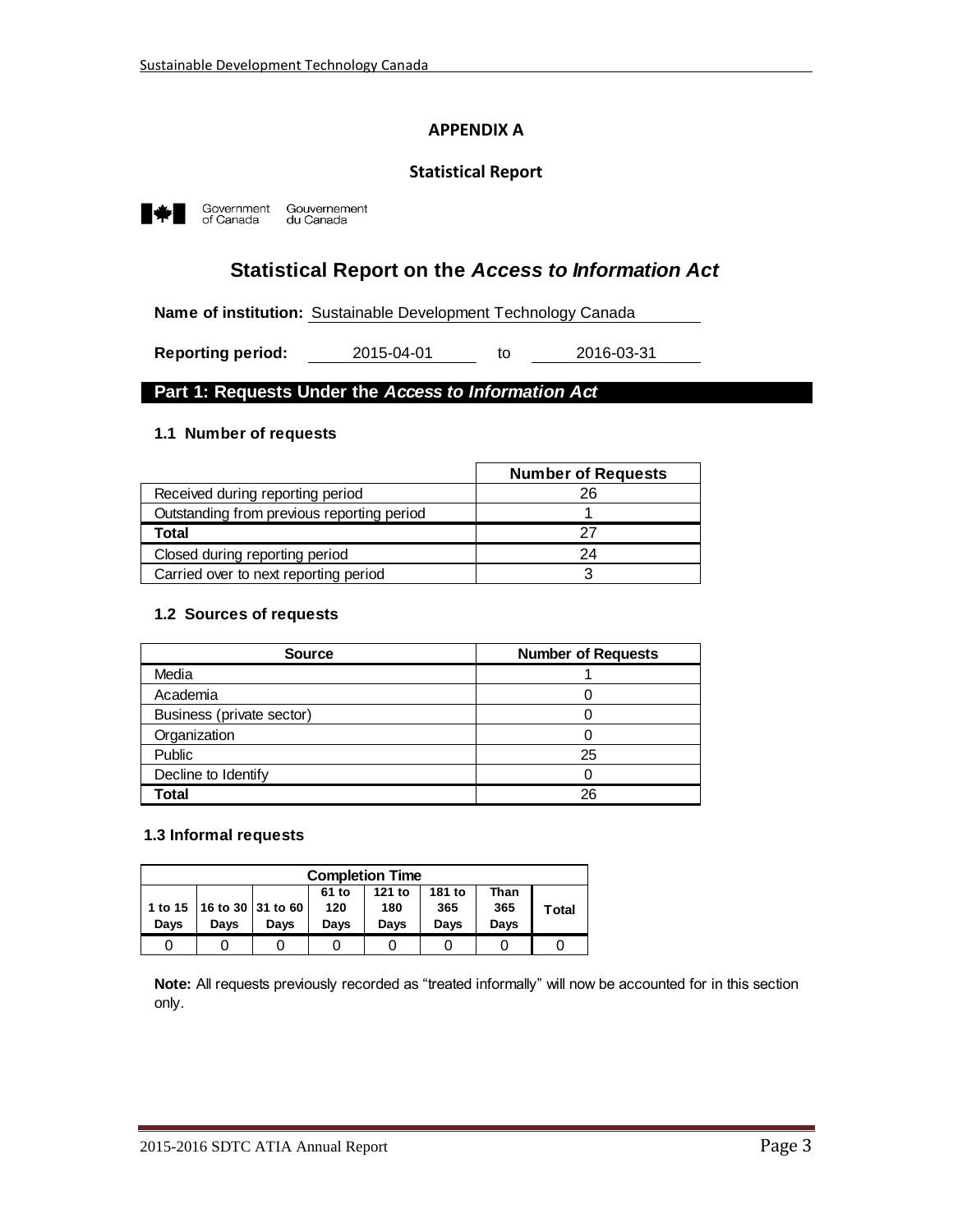# **Part 2: Requests Closed During the Reporting Period**

#### **2.1 Disposition and completion time**

|                                          | <b>Completion Time</b> |                  |                  |                      |                       |                       |                     |       |
|------------------------------------------|------------------------|------------------|------------------|----------------------|-----------------------|-----------------------|---------------------|-------|
| <b>Disposition of</b><br><b>Requests</b> | 1 to 15<br>Days        | 16 to 30<br>Days | 31 to 60<br>Days | 61 to<br>120<br>Days | 121 to<br>180<br>Days | 181 to<br>365<br>Days | Than<br>365<br>Days | Total |
| All disclosed                            | 0                      | 0                | 0                | 1                    | 0                     | 0                     | 0                   |       |
| Disclosed in part                        | 0                      | 2                |                  | 7                    | $\mathfrak{p}$        | 4                     | $\Omega$            | 16    |
| All exempted                             | 0                      | 0                | 0                | $\Omega$             | $\Omega$              | $\Omega$              | $\Omega$            | 0     |
| All excluded                             | 0                      | $\Omega$         | 0                | 0                    | $\Omega$              | $\Omega$              | $\Omega$            | 0     |
| No records exist                         | 0                      | 0                | 0                | 6                    | 4                     | $\Omega$              | $\Omega$            | 7     |
| Request transferred                      | 0                      | 0                | 0                | 0                    | 0                     | 0                     | 0                   | 0     |
| Request abandoned                        | 0                      | 0                | 0                | 0                    | $\Omega$              | 0                     | 0                   | 0     |
| Neither confirmed nor                    |                        |                  |                  |                      |                       |                       |                     |       |
| denied                                   | O                      | 0                | 0                | 0                    | $\Omega$              | $\Omega$              | 0                   | ი     |
| Total                                    | 0                      | 2                |                  | 14                   | 3                     | 4                     | $\Omega$            | 24    |

#### **2.2 Exemptions**

| <b>Section</b>   | Number<br>of<br><b>Requests</b> | <b>Section</b> | Number<br>of<br><b>Requests</b> | <b>Section</b>          | Number<br>of<br><b>Requests</b> | <b>Section</b>              | Number<br>of<br><b>Requests</b> |
|------------------|---------------------------------|----------------|---------------------------------|-------------------------|---------------------------------|-----------------------------|---------------------------------|
| 13(1)(a)         | 1                               | 16(2)          | 1                               | 18(a)                   | $\overline{2}$                  | 20.1                        | 1                               |
| 13(1)(b)         | 1                               | 16(2)(a)       | 0                               | 18(b)                   | $\overline{2}$                  | 20.2                        | 0                               |
| 13(1)(c)         | 0                               | 16(2)(b)       | $\Omega$                        | 18(c)                   | $\Omega$                        | 20.4                        | 0                               |
| 13(1)(d)         | 0                               | 16(2)(c)       | 1                               | 18(d)                   | $\Omega$                        | 21(1)(a)                    | 10                              |
| 13(1)(e)         | 0                               | 16(3)          | $\Omega$                        | 18.1(1)(a)              | $\Omega$                        | 21(1)(b)                    | 4                               |
| 14               | 0                               | 16.1(1)(a)     | 0                               | 18.1(1)(b)              | $\Omega$                        | 21(1)(c)                    | 8                               |
| 14(a)            | 0                               | 16.1(1)(b)     | 0                               | 18.1(1)(c)              | 0                               | 21(1)(d)                    | 1                               |
| 14(b)            | 0                               | 16.1(1)(c)     | $\Omega$                        | 18.1(1)(d)              | $\Omega$                        | 22                          | 0                               |
| 15(1)            | $\overline{2}$                  | 16.1(1)(d)     | 0                               | 19(1)                   | 15                              | 22.1(1)                     | 0                               |
| $15(1) - 1.A.*$  | $\mathbf 0$                     | 16.2(1)        | 0                               | 20(1)(a)                | $\Omega$                        | 23                          | 5                               |
| 15(1) - Def.*    | $\Omega$                        | 16.3           | 0                               | 20(1)(b)                | 11                              | 24(1)                       | 0                               |
| $15(1) - S.A.^*$ | $\mathbf 0$                     | 16.4(1)(a)     | $\Omega$                        | 20(1)(b.1)              | $\Omega$                        | 26                          | $\Omega$                        |
| 16(1)(a)(i)      | $\Omega$                        | 16.4(1)(b)     | 0                               | 20(1)(c)                | 11                              |                             |                                 |
| 16(1)(a)(ii)     | 0                               | 16.5           | 0                               | 20(1)(d)                | 10                              |                             |                                 |
| 16(1)(a)(iii)    | 0                               | 17             | 0                               |                         |                                 |                             |                                 |
| 16(1)(b)         | 0                               |                |                                 |                         |                                 |                             |                                 |
| 16(1)(c)         | 0                               |                |                                 |                         |                                 |                             |                                 |
| 16(1)(d)         | 0                               |                | * I.A.: International Affairs   | Def.: Defence of Canada |                                 | S.A.: Subversive Activities |                                 |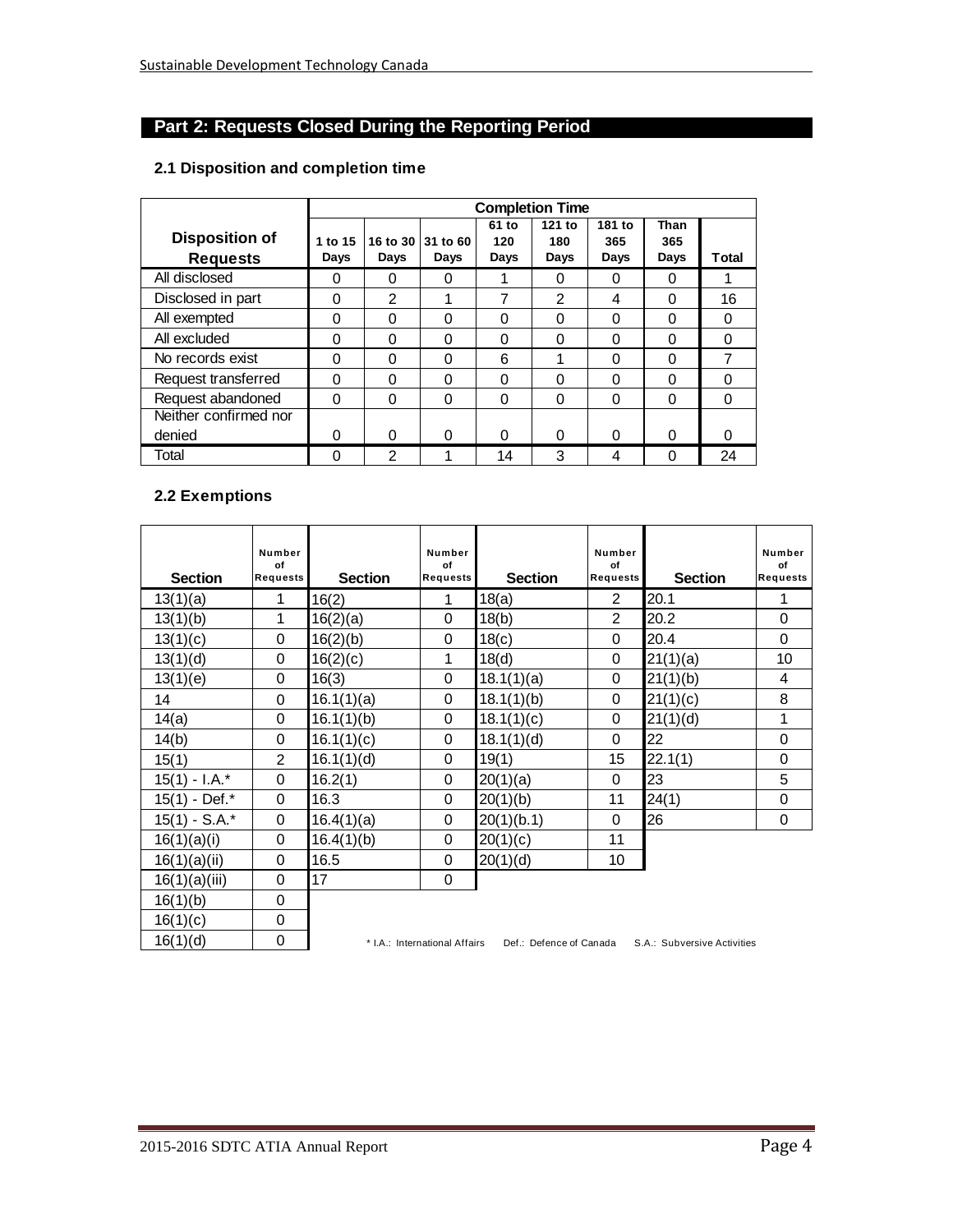## **2.3 Exclusions**

| <b>Section</b> | Number of<br><b>Requests</b> | <b>Section</b> | Number of<br><b>Requests</b> | <b>Section</b>    | Number of<br><b>Requests</b> |
|----------------|------------------------------|----------------|------------------------------|-------------------|------------------------------|
| 68(a)          |                              | 69(1)          |                              | $69(1)(g)$ re (a) |                              |
| 68(b)          |                              | 69(1)(a)       |                              | $69(1)(g)$ re (b) |                              |
| 68(c)          |                              | 69(1)(b)       |                              | 69(1)(g) re (c)   |                              |
| 68.1           |                              | 69(1)(c)       |                              | 69(1)(g) re (d)   |                              |
| 68.2(a)        |                              | 69(1)(d)       |                              | $69(1)(g)$ re (e) |                              |
| 68.2(b)        |                              | 69(1)(e)       |                              | $69(1)(g)$ re (f) |                              |
|                |                              | 69(1)(f)       |                              | 69.1(1)           |                              |

#### **2.4 Format of information released**

| <b>Disposition</b> | Paper | <b>Electronic</b> | <b>Other Formats</b> |
|--------------------|-------|-------------------|----------------------|
| All disclosed      |       |                   |                      |
| Disclosed in part  | ∩∩    |                   |                      |
| Total              | 23    |                   |                      |

#### **2.5 Complexity**

## **2.5.1 Relevant pages processed and disclosed**

| <b>Disposition of</b> | <b>Number of Pages</b> | <b>Number of Pages</b> |                           |
|-----------------------|------------------------|------------------------|---------------------------|
| <b>Requests</b>       | <b>Processed</b>       | <b>Disclosed</b>       | <b>Number of Requests</b> |
| All disclosed         |                        |                        |                           |
| Disclosed in part     | 3130                   | 3130                   | 16                        |
| All exempted          |                        |                        |                           |
| All excluded          |                        |                        |                           |
| Request abandoned     |                        |                        |                           |
| Neither confirmed nor |                        |                        |                           |
| denied                |                        |                        |                           |

## **2.5.2 Relevant pages processed and disclosed by size of requests**

|                    | Less Than 100                |                           | 101-500               |                           | 501-1000              |                           | 1001-5000             |                           | More Than 5000        |                           |  |
|--------------------|------------------------------|---------------------------|-----------------------|---------------------------|-----------------------|---------------------------|-----------------------|---------------------------|-----------------------|---------------------------|--|
|                    |                              | Pages                     |                       | Pages                     |                       | Pages                     |                       | Pages                     |                       | <b>Pages</b>              |  |
|                    |                              | <b>Processed</b>          |                       | <b>Processed</b>          |                       | Processed                 |                       | <b>Processed</b>          |                       | Processed                 |  |
| <b>Disposition</b> | Number of<br><b>Requests</b> | Pages<br><b>Disclosed</b> | Number of<br>Requests | Pages<br><b>Disclosed</b> | Number of<br>Requests | Pages<br><b>Disclosed</b> | Number of<br>Requests | Pages<br><b>Disclosed</b> | Number of<br>Requests | Pages<br><b>Disclosed</b> |  |
| All disclosed      | 1                            | 1                         | 0                     | 0                         | 0                     | 0                         | $\Omega$              | 0                         | 0                     | 0                         |  |
| Disclosed in       | 9                            | 488                       | 6                     | 1474                      | $\Omega$              | 0                         | 1                     | 1168                      | $\Omega$              | $\Omega$                  |  |
| part               |                              |                           |                       |                           |                       |                           |                       |                           |                       |                           |  |
| All exempted       | $\mathbf{0}$                 | $\Omega$                  | 0                     | 0                         | $\Omega$              | 0                         | $\Omega$              | 0                         | $\Omega$              | 0                         |  |
| All excluded       | $\Omega$                     | $\Omega$                  | 0                     | 0                         | $\Omega$              | $\Omega$                  | $\Omega$              | 0                         | $\Omega$              | $\Omega$                  |  |
| Request            | $\Omega$                     | $\Omega$                  | 0                     | 0                         | 0                     | 0                         | $\Omega$              | $\Omega$                  | $\Omega$              | $\Omega$                  |  |
| abandoned          |                              |                           |                       |                           |                       |                           |                       |                           |                       |                           |  |
| <b>Neither</b>     |                              |                           |                       |                           |                       |                           |                       |                           |                       |                           |  |
| confirmed nor      |                              |                           |                       |                           |                       |                           |                       |                           |                       |                           |  |
| denied             | $\Omega$                     | $\Omega$                  | 0                     | 0                         | $\Omega$              | $\Omega$                  | $\Omega$              | U                         | $\Omega$              | $\Omega$                  |  |
| Total              | 10                           | 489                       | 6                     | 1474                      | 0                     | 0                         | 1                     | 1168                      | 0                     | 0                         |  |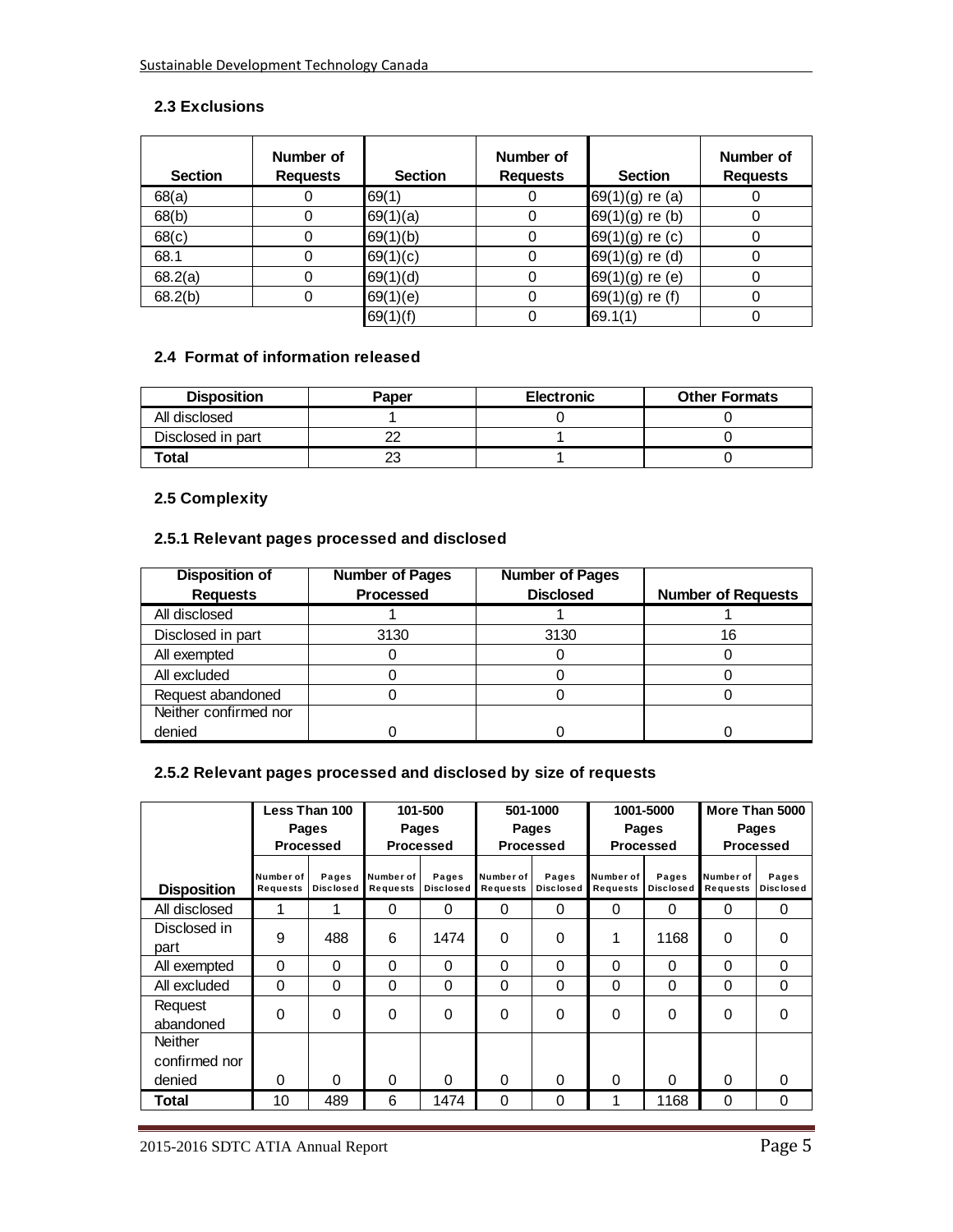## **2.5.3 Other complexities**

|                    | <b>Consultation</b> | Assessment of | <b>Legal Advice</b> |              |              |
|--------------------|---------------------|---------------|---------------------|--------------|--------------|
| <b>Disposition</b> | Required            | <b>Fees</b>   | <b>Sought</b>       | <b>Other</b> | <b>Total</b> |
| All disclosed      |                     |               |                     |              |              |
| Disclosed in       | 2                   | 0             | 5                   |              |              |
| part               |                     |               |                     |              |              |
| All exempted       | 0                   |               |                     |              |              |
| All excluded       | 0                   |               |                     |              |              |
| Request            | 0                   |               |                     |              |              |
| abandoned          |                     |               |                     |              |              |
| <b>Neither</b>     |                     |               |                     |              |              |
| confirmed nor      |                     |               |                     |              |              |
| Total              | ⌒                   |               | 5                   |              |              |

#### **2.6 Deemed refusals**

# **2.6.1 Reasons for not meeting statutory deadline**

| <b>Number of Requests Closed</b>   |          | <b>Principal Reason</b>            |                     |       |  |
|------------------------------------|----------|------------------------------------|---------------------|-------|--|
| <b>Past the Statutory Deadline</b> |          | <b>Internal</b><br><b>External</b> |                     |       |  |
|                                    | Workload | <b>Consultation</b>                | <b>Consultation</b> | Other |  |
| 22                                 |          |                                    |                     |       |  |

#### **2.6.2 Number of days past deadline**

| <b>Number of Days Past</b><br><b>Deadline</b> | <b>Number of Requests</b><br><b>Past Deadline Where</b><br><b>No Extension Was</b><br>Taken | <b>Number of Requests</b><br><b>Past Deadline Where</b><br><b>An Extension Was</b><br>Taken | Total |
|-----------------------------------------------|---------------------------------------------------------------------------------------------|---------------------------------------------------------------------------------------------|-------|
| 1 to 15 days                                  |                                                                                             |                                                                                             |       |
| 16 to 30 days                                 |                                                                                             |                                                                                             |       |
| 31 to 60 days                                 |                                                                                             | 5                                                                                           | 5     |
| 61 to 120 days                                |                                                                                             | 11                                                                                          | 11    |
| 121 to 180 days                               |                                                                                             |                                                                                             |       |
| 181 to 365 days                               |                                                                                             |                                                                                             |       |
| More than 365 days                            |                                                                                             |                                                                                             |       |
| Total                                         |                                                                                             | 21                                                                                          | 22    |

#### **2.7 Requests for translation**

| <b>Translation Requests</b> | Accepted | Refused | Total |
|-----------------------------|----------|---------|-------|
| English to French           |          |         |       |
| French to English           |          |         |       |
| Total                       |          |         |       |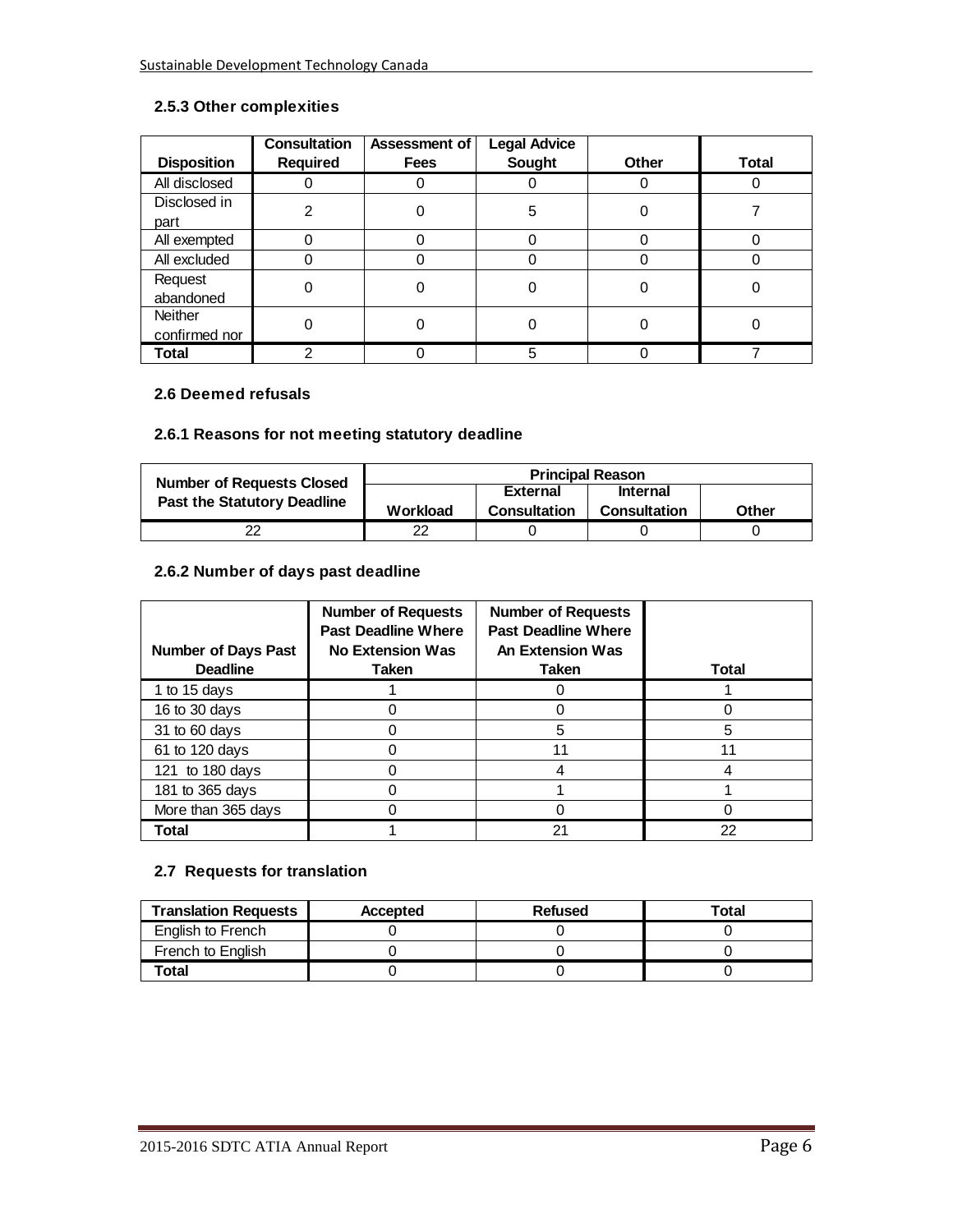# **Part 3: Extensions**

#### **3.1 Reasons for extensions and disposition of requests**

|                                      | 9(1)(a)         | 9(1)(b)           | Consultation | 9(1)(c)     |  |
|--------------------------------------|-----------------|-------------------|--------------|-------------|--|
| <b>Disposition of Requests Where</b> | Interference    |                   |              | Third-Party |  |
| an Extension Was Taken               | With Operations | <b>Section 69</b> | Other        | Notice      |  |
| All disclosed                        |                 |                   |              |             |  |
| Disclosed in part                    | 20              | 20                |              |             |  |
| All exempted                         |                 |                   |              |             |  |
| All excluded                         |                 |                   |              |             |  |
| No records exist                     |                 |                   |              |             |  |
| Request abandoned                    |                 |                   |              |             |  |
| Total                                | 21              | 21                |              |             |  |

# **3.2 Length of extensions**

|                             | 9(1)(a)                         | 9(1)(b)<br>Consultation | 9(1)(c)      |                       |
|-----------------------------|---------------------------------|-------------------------|--------------|-----------------------|
| <b>Length of Extensions</b> | Interference<br>With Operations | <b>Section 69</b>       | <b>Other</b> | Third-Party<br>Notice |
| 30 days or less             |                                 |                         |              |                       |
| 31 to 60 days               | 5                               | 5                       |              |                       |
| 61 to 120 days              | 12                              | 12                      |              |                       |
| 121 to 180 days             |                                 | 3                       |              |                       |
| 181 to 365 days             |                                 |                         |              |                       |
| 365 days or more            |                                 |                         |              |                       |
| Total                       | 21                              | 21                      |              |                       |

# **Part 4: Fees**

|                    |                 | <b>Fee Collected</b> |                 | <b>Fee Waived or Refunded</b> |
|--------------------|-----------------|----------------------|-----------------|-------------------------------|
|                    | Number of       |                      | Number of       |                               |
| Fee Type           | <b>Requests</b> | <b>Amount</b>        | <b>Requests</b> | <b>Amount</b>                 |
| Application        | 26              | \$130                |                 | \$0                           |
| Search             |                 | \$0                  |                 | \$0                           |
| Production         |                 | \$0                  |                 | \$0                           |
| Programming        |                 | \$0                  | ი               | \$0                           |
| Preparation        |                 | \$0                  |                 | \$0                           |
| Alternative format |                 | \$0                  | 0               | \$0                           |
| Reproduction       |                 | \$0                  | 0               | \$0                           |
| <b>Total</b>       | 26              | \$130                |                 | \$0                           |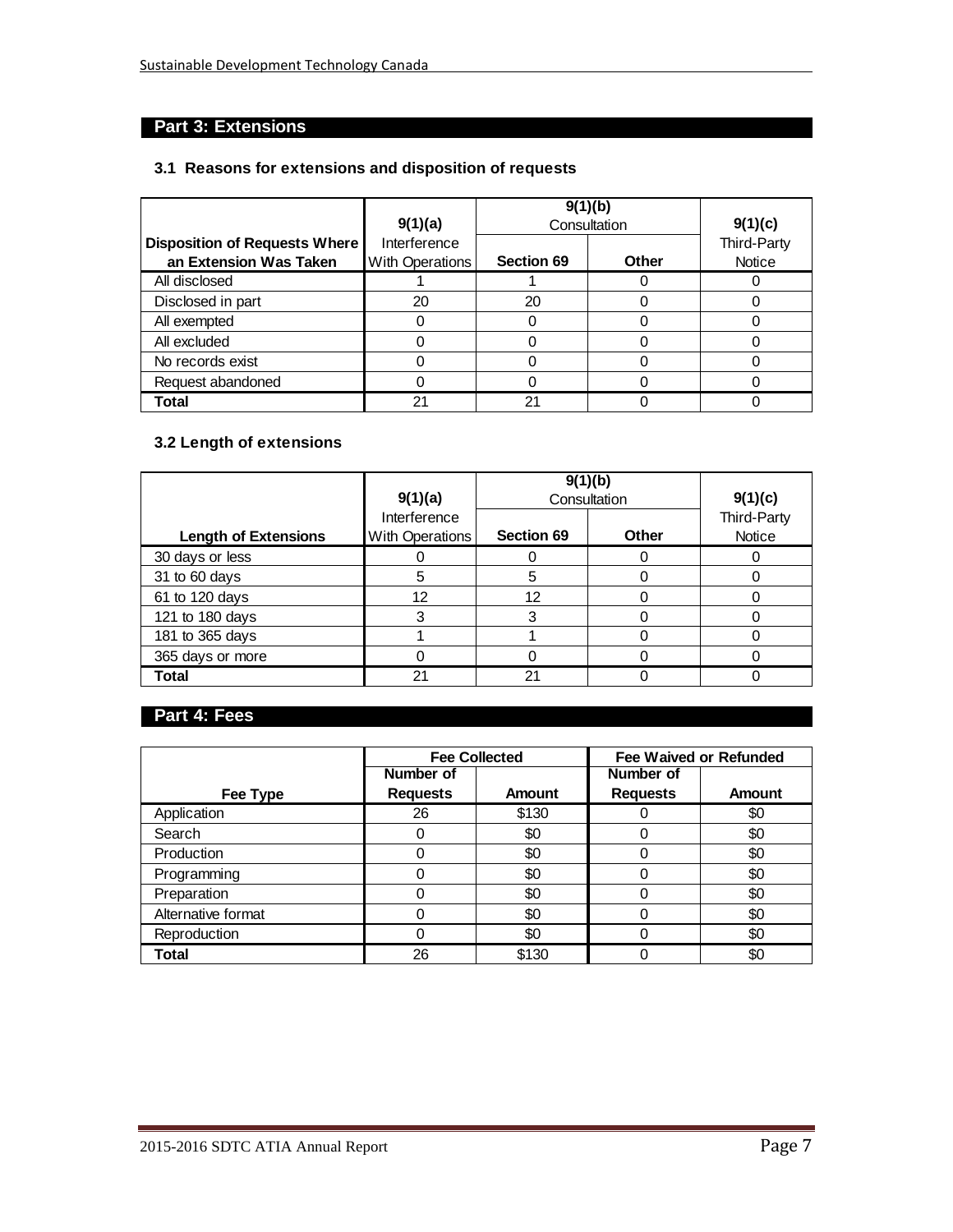# **Part 5: Consultations Received From Other Institutions and Organizations**

#### **5.1 Consultations received from other Government of Canada institutions and organizations**

| <b>Consultations</b>                              | Other<br>Government of<br>Canada<br><b>Institutions</b> | Number of<br>Pages to<br><b>Review</b> | Other<br><b>Organizations</b> | Number of<br>Pages to<br><b>Review</b> |
|---------------------------------------------------|---------------------------------------------------------|----------------------------------------|-------------------------------|----------------------------------------|
| Received during reporting                         | 2                                                       | 15                                     |                               |                                        |
| Outstanding from the previous<br>reporting period | 0                                                       | 0                                      | 0                             | 0                                      |
| Total                                             | 2                                                       | 15                                     | ი                             |                                        |
| Closed during the reporting<br>period             | 2                                                       | 15                                     | 0                             | 0                                      |
| Pending at the end of the<br>reporting period     |                                                         |                                        | 0                             |                                        |

#### **5.2 Recommendations and completion time for consultations received from other Government of Canada institutions**

|                           |             |             |             |             | <b>Number of Days Required to Complete Consultation Requests</b> |             |             |               |
|---------------------------|-------------|-------------|-------------|-------------|------------------------------------------------------------------|-------------|-------------|---------------|
|                           |             |             |             |             |                                                                  |             | <b>More</b> |               |
|                           |             | 16 to       | $31$ to     | 61 to       | $121$ to                                                         | 181 to      | Than        |               |
|                           | 1 to 15     | 30          | 60          | 120         | 180                                                              | 365         | 365         |               |
| Recommendation            | <b>Days</b> | <b>Days</b> | <b>Days</b> | <b>Days</b> | <b>Days</b>                                                      | <b>Days</b> | <b>Days</b> | Total         |
| Disclose entirely         |             | 0           | 0           | 0           |                                                                  |             | 0           |               |
| Disclose in part          |             | 0           | 0           | $\Omega$    | $\Omega$                                                         | $\Omega$    | 0           |               |
| Exempt entirely           | $\Omega$    | 0           | $\Omega$    | $\Omega$    | $\Omega$                                                         | 0           | 0           | 0             |
| Exclude entirely          | 0           | 0           | 0           | 0           | ∩                                                                | 0           | 0           | 0             |
| Consult other institution | 0           | 0           | 0           | $\Omega$    | 0                                                                | 0           | 0           | 0             |
| Other                     | $\Omega$    | 0           | 0           | 0           | ∩                                                                | 0           | 0           | 0             |
| Total                     | 2           | 0           | $\Omega$    | 0           | ∩                                                                | 0           | 0           | $\mathcal{P}$ |

#### **5.3 Recommendations and completion time for consultations received from other organizations**

|                           |             |             |             |          | <b>Number of Days Required to Complete Consultation Requests</b> |             |             |       |
|---------------------------|-------------|-------------|-------------|----------|------------------------------------------------------------------|-------------|-------------|-------|
|                           |             |             |             |          |                                                                  |             | <b>More</b> |       |
|                           |             | 16 to       | $31$ to     | 61 to    | $121$ to                                                         | 181 to      | Than        |       |
|                           | 1 to 15     | 30          | 60          | 120      | 180                                                              | 365         | 365         |       |
| Recommendation            | <b>Days</b> | <b>Days</b> | <b>Days</b> | Days     | Days                                                             | <b>Days</b> | <b>Days</b> | Total |
| Disclose entirely         | 0           | 0           | 0           | 0        |                                                                  | O           | 0           | 0     |
| Disclose in part          | $\Omega$    | 0           | $\Omega$    | $\Omega$ | 0                                                                | 0           | 0           | 0     |
| Exempt entirely           | $\Omega$    | 0           | $\Omega$    | $\Omega$ | 0                                                                | 0           | 0           | 0     |
| Exclude entirely          | 0           | 0           | $\Omega$    | $\Omega$ | ∩                                                                | 0           | 0           | 0     |
| Consult other institution | $\Omega$    | 0           | 0           | 0        | 0                                                                | 0           | 0           | 0     |
| Other                     | 0           | 0           | $\Omega$    | $\Omega$ |                                                                  | 0           | 0           | 0     |
| Total                     | $\Omega$    | 0           | $\Omega$    | 0        |                                                                  | ი           | 0           | 0     |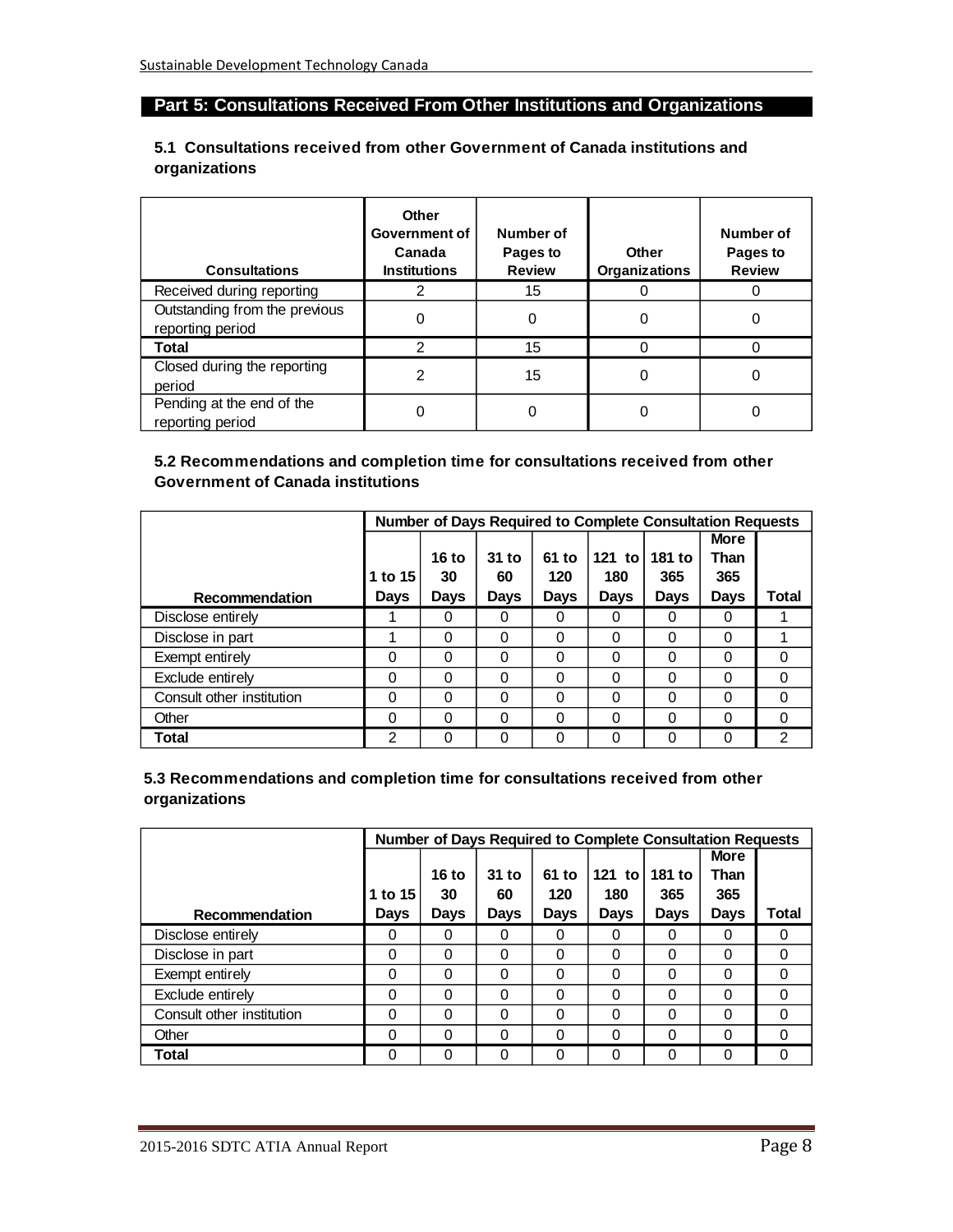# **Part 6: Completion Time of Consultations on Cabinet Confidences**

## **6.1 Requests with Legal Services**

|                          |                              | Fewer Than 100<br>Pages<br><b>Processed</b> | 101-500 Pages<br>Processed |                           | 501-1000<br>Pages<br>Processed |                           | 1001-5000<br>Pages<br><b>Processed</b> |                           | More Than 5000<br>Pages<br><b>Processed</b> |                           |
|--------------------------|------------------------------|---------------------------------------------|----------------------------|---------------------------|--------------------------------|---------------------------|----------------------------------------|---------------------------|---------------------------------------------|---------------------------|
| Number of<br><b>Davs</b> | Number of<br><b>Requests</b> | Pages<br><b>Disclosed</b>                   | Number of<br>Requests      | Pages<br><b>Disclosed</b> | Number of<br>Requests          | Pages<br><b>Disclosed</b> | Number of<br><b>Requests</b>           | Pages<br><b>Disclosed</b> | Number of<br>Requests                       | Pages<br><b>Disclosed</b> |
| 1 to 15                  | 0                            | $\Omega$                                    | 0                          | 0                         | 0                              | $\Omega$                  | 0                                      | 0                         | 0                                           | $\Omega$                  |
| 16 to 30                 | 0                            | $\Omega$                                    | 0                          | 0                         | 0                              | 0                         | $\Omega$                               | 0                         | 0                                           | 0                         |
| 31 to 60                 | 0                            | $\Omega$                                    | 0                          | 0                         | 0                              | 0                         | $\Omega$                               | $\Omega$                  | 0                                           | 0                         |
| 61 to 120                | 0                            | $\Omega$                                    | 0                          | 0                         | 0                              | $\Omega$                  | 0                                      | 0                         | $\Omega$                                    | 0                         |
| 121 to 180               | $\Omega$                     | $\Omega$                                    | 0                          | 0                         | $\Omega$                       | $\Omega$                  | $\Omega$                               | $\Omega$                  | $\Omega$                                    | $\Omega$                  |
| 181 to 365               | $\Omega$                     | $\Omega$                                    | $\Omega$                   | $\Omega$                  | 0                              | $\Omega$                  | $\Omega$                               | $\Omega$                  | $\Omega$                                    | $\Omega$                  |
| More than 365            | 0                            | $\Omega$                                    | 0                          | 0                         | 0                              | $\Omega$                  | 0                                      | $\Omega$                  | 0                                           | $\Omega$                  |
| Total                    | 0                            | $\Omega$                                    | 0                          | 0                         | 0                              | 0                         | 0                                      | 0                         | 0                                           | 0                         |

#### **6.2 Requests with Privy Council Office**

|                   |                       | Fewer Than 100<br><b>Pages</b><br><b>Processed</b> | 101-500 Pages<br>Processed |                           |                       | 501-1000<br>Pages<br>Processed |                              | 1001-5000<br>Pages<br>Processed |                       | More Than 5000<br>Pages<br><b>Processed</b> |  |
|-------------------|-----------------------|----------------------------------------------------|----------------------------|---------------------------|-----------------------|--------------------------------|------------------------------|---------------------------------|-----------------------|---------------------------------------------|--|
| Number of<br>Days | Number of<br>Requests | Pages<br><b>Disclosed</b>                          | Number of<br>Requests      | Pages<br><b>Disclosed</b> | Number of<br>Requests | Pages<br><b>Disclosed</b>      | Number of<br><b>Requests</b> | Pages<br><b>Disclosed</b>       | Number of<br>Requests | Pages<br><b>Disclosed</b>                   |  |
| 1 to 15           | 0                     | 0                                                  | 0                          | 0                         | $\Omega$              | 0                              | 0                            | 0                               | 0                     | 0                                           |  |
| 16 to 30          | 0                     | $\Omega$                                           | 0                          | 0                         | 0                     | $\Omega$                       | $\Omega$                     | 0                               | $\Omega$              | $\Omega$                                    |  |
| 31 to 60          | $\Omega$              | $\Omega$                                           | 0                          | 0                         | 0                     | $\Omega$                       | $\Omega$                     | 0                               | $\Omega$              | 0                                           |  |
| 61 to 120         | $\Omega$              | $\Omega$                                           | 0                          | 0                         | $\Omega$              | 0                              | $\Omega$                     | 0                               | $\Omega$              | 0                                           |  |
| 121 to 180        | $\Omega$              | $\Omega$                                           | 0                          | $\Omega$                  | $\Omega$              | $\Omega$                       | $\Omega$                     | 0                               | $\Omega$              | $\Omega$                                    |  |
| 181 to 365        | $\Omega$              | $\Omega$                                           | 0                          | 0                         | $\Omega$              | $\Omega$                       | $\Omega$                     | 0                               | $\Omega$              | $\Omega$                                    |  |
| More than 365     | 0                     | $\Omega$                                           | 0                          | 0                         | $\Omega$              | $\Omega$                       | $\Omega$                     | 0                               | $\Omega$              | $\Omega$                                    |  |
| Total             | 0                     | 0                                                  | 0                          | 0                         | 0                     | 0                              | $\Omega$                     | 0                               | $\Omega$              | 0                                           |  |

# **Part 7: Complaints and Investigations**

| <b>Section 32</b> | Section 35 | <b>Section 37</b> | 'otal    |
|-------------------|------------|-------------------|----------|
| 36                |            |                   | or<br>၁ဝ |

# **Part 8: Court Action**

| <b>Section 41</b> | <b>Section 42</b> | <b>Section 44</b> | ™otaı |
|-------------------|-------------------|-------------------|-------|
|                   |                   |                   |       |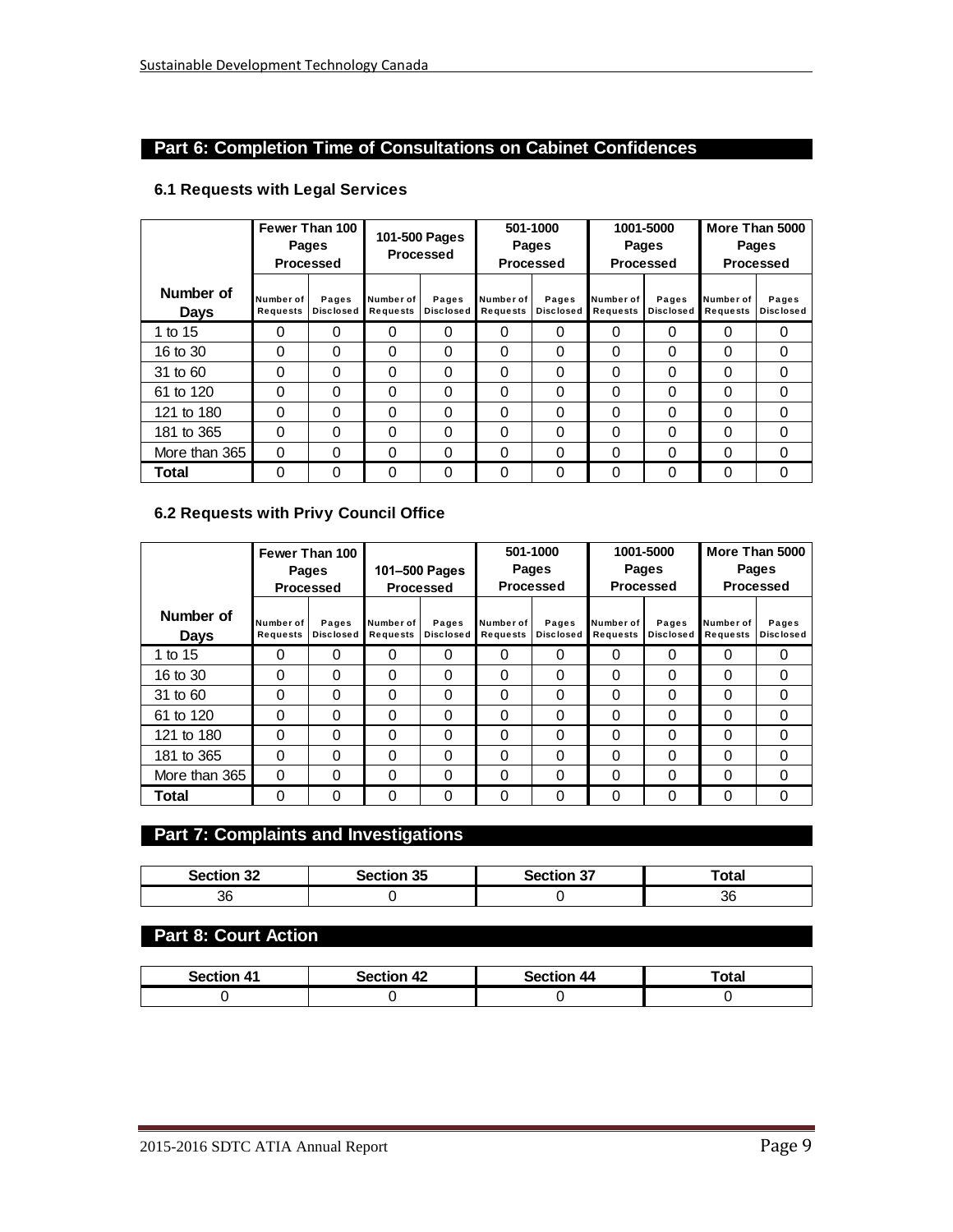# **Part 9: Resources Related to the** *Access to Information Act*

#### **9.1 Costs**

| <b>Expenditures</b>                           |  | Amount    |  |
|-----------------------------------------------|--|-----------|--|
| <b>Salaries</b>                               |  | \$20,000  |  |
| Overtime                                      |  | \$0       |  |
| Goods and Services                            |  | \$95,000  |  |
| • Professional services contracts<br>\$95,000 |  |           |  |
| \$0<br>$\cdot$ Other                          |  |           |  |
| Total                                         |  | \$115,000 |  |

#### **9.2 Human Resources**

|                                  | <b>Person Years</b><br><b>Dedicated to Access to</b> |  |
|----------------------------------|------------------------------------------------------|--|
| <b>Resources</b>                 | <b>Information Activities</b>                        |  |
| Full-time employees              | 0.25                                                 |  |
| Part-time and casual employees   | 0.00                                                 |  |
| Regional staff                   | 0.00                                                 |  |
| Consultants and agency personnel | 2.00                                                 |  |
| <b>Students</b>                  | 0.00                                                 |  |
| Total                            | 2.25                                                 |  |

**Note:** Enter values to two decimal places.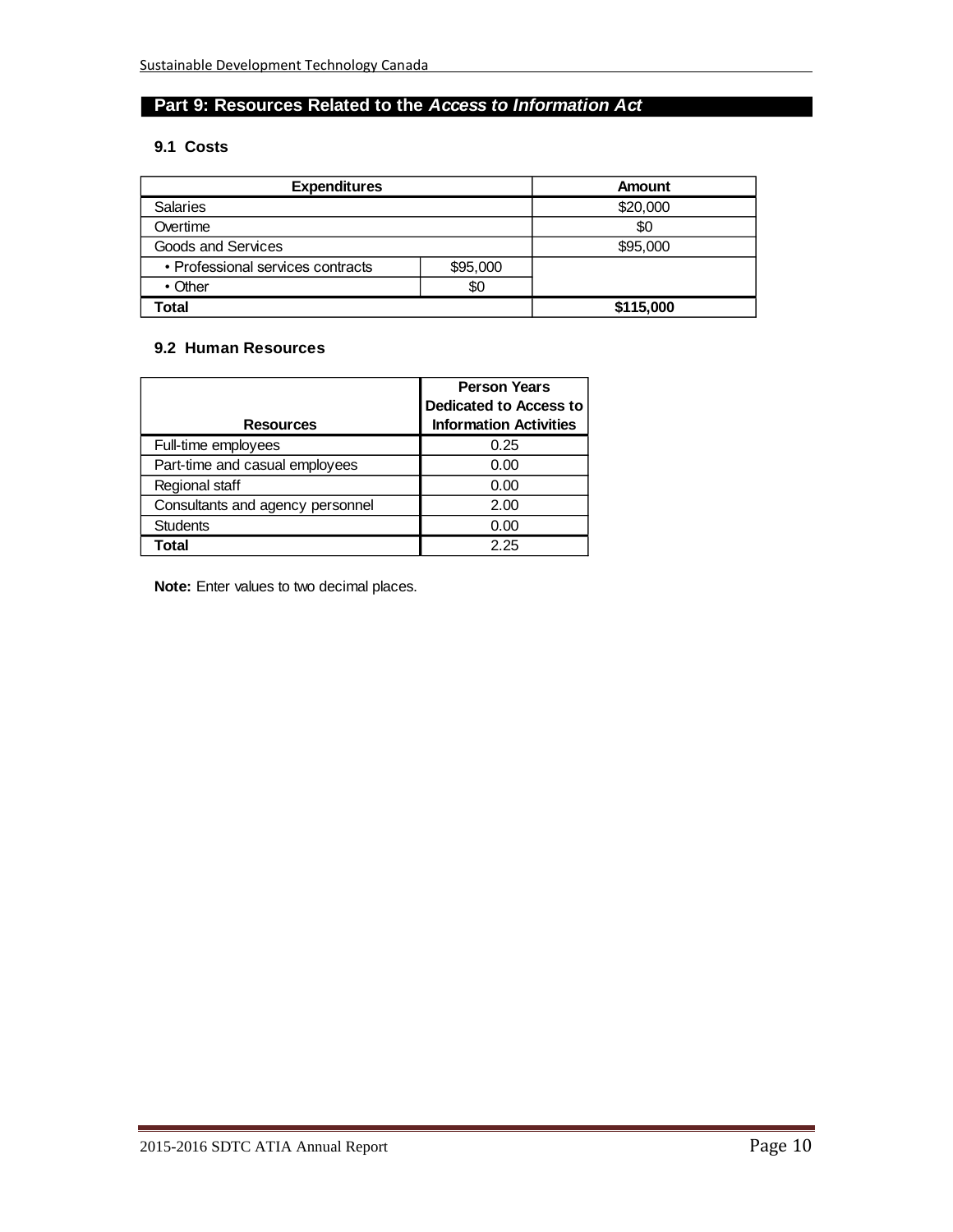### **APPENDIX B**

## **Additional Reporting Requirements**

# **Previously released ATI package released informally**

| <b>Institution</b>                           | Number of informal releases of previously<br>released ATI packages |
|----------------------------------------------|--------------------------------------------------------------------|
| Sustainable Development Technology<br>Canada |                                                                    |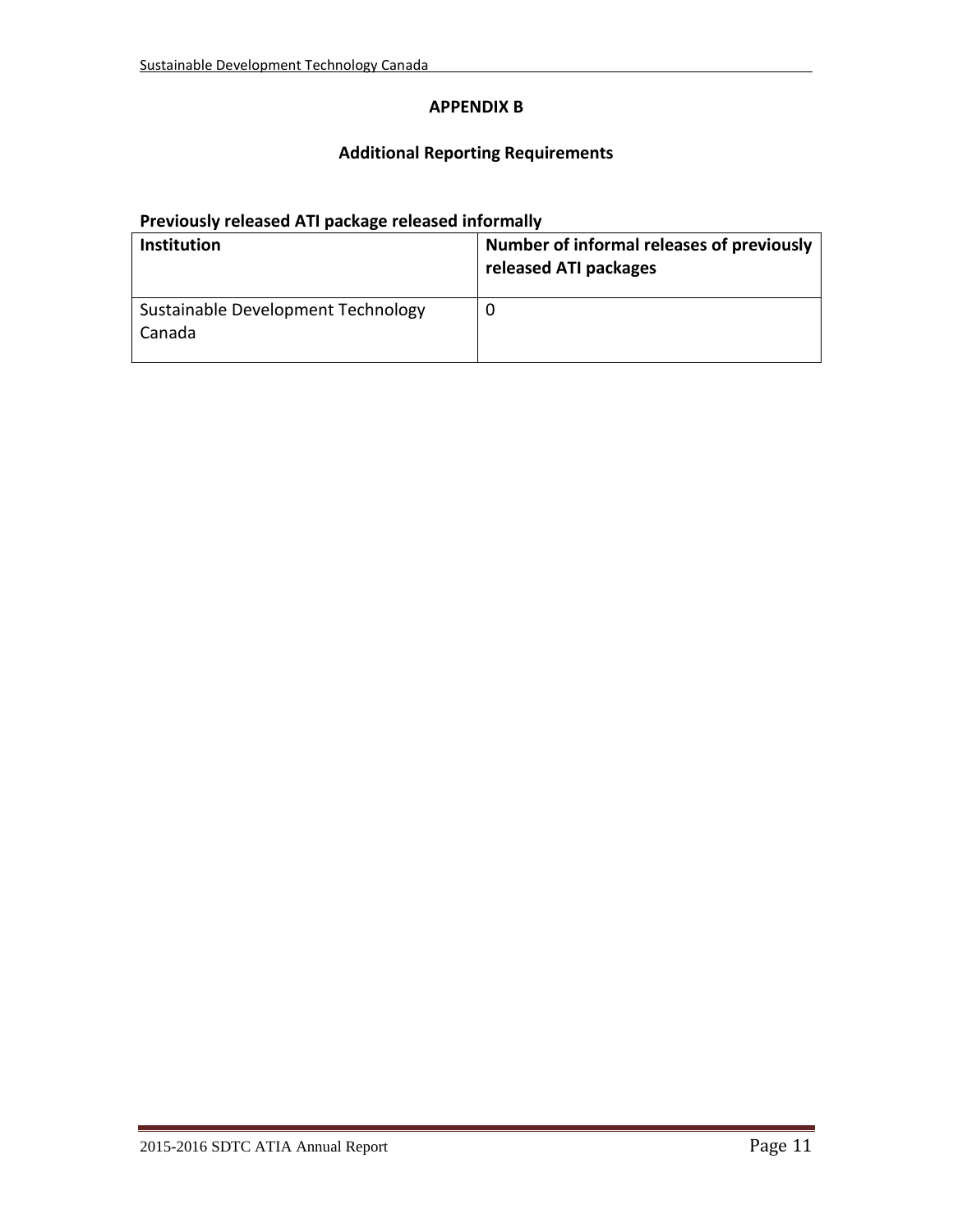#### **APPENDIX C**

#### **Delegation Order**

#### **Access to Information Act**

The designated Head of the Canadian Foundation for Sustainable Development Technology, pursuant to section 73 of the Access to Information Act\*, hereby designates the persons holding the positions set out in the schedule attached hereto to exercise the powers and functions of the head of the institution under the sections of the Act set out in the schedule opposite each position.

Date: May 30, 2816

President & CEO

\*S.C. 1980-82, c.111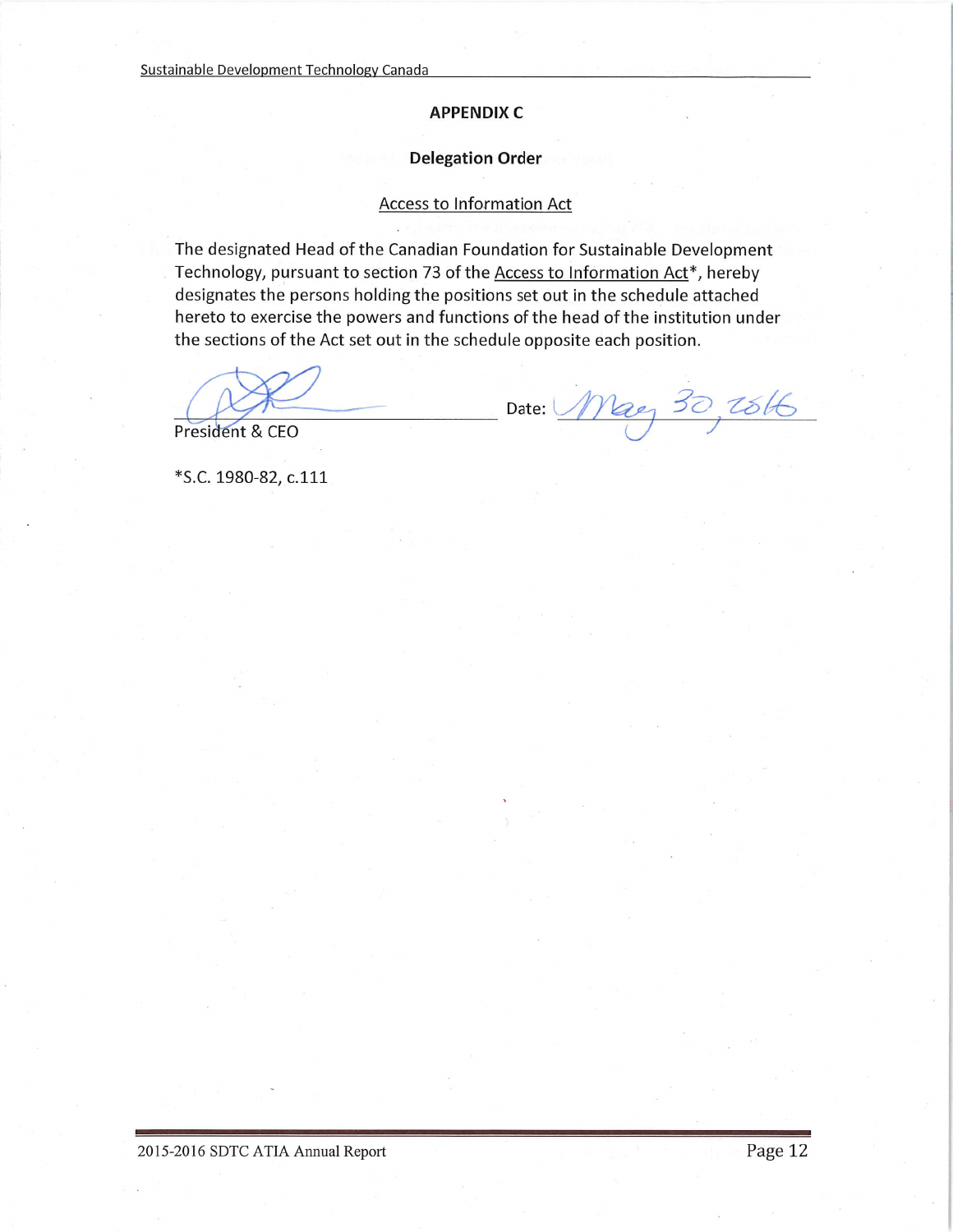| <b>Section or</b><br>subsection<br>of the Act | <b>Description</b>                                                                       | <b>ATIP</b><br>Coordinator |
|-----------------------------------------------|------------------------------------------------------------------------------------------|----------------------------|
| 7(a)                                          | Notice where access requested                                                            | $X^*$                      |
| 8(1)                                          | Transfer of request to/from another institution                                          | $X^*$                      |
| 9                                             | <b>Extension of time limits</b>                                                          | $X^*$                      |
| 11(2)(3)(4)<br>(5)(6)                         | <b>Additional fees</b>                                                                   | $X^*$                      |
| 12(2)b                                        | Language of access                                                                       | $X^*$                      |
| 12(3)b)                                       | Access in alternative format                                                             | $X^*$                      |
| 13                                            | Exemption - information obtained in confidence from<br>other government                  | $X^*$                      |
| 14                                            | Exemption - injurious to conduct of federal-provincial<br>affairs                        | $X^*$                      |
| 15                                            | Exemption - injurious to foreign affairs or defence                                      | $X^*$                      |
| 16                                            | Exemption - injurious to law enforcement, security,<br>certain investigations            | $X^*$                      |
| 17                                            | Exemption - threat to safety of individuals                                              | $X^*$                      |
| 18                                            | Exemption - injury to economic interests of Canada                                       | $X^*$                      |
| 19                                            | Exemption - personal information                                                         | $X^*$                      |
| 20                                            | Exemption - third party information                                                      | $X^*$                      |
| 21(1)                                         | Exemption - advice, recommendations                                                      | $X^*$                      |
| 22                                            | Exemption - testing and audit procedures                                                 | $X^*$                      |
| 23                                            | Exemption - solicitor/client privilege                                                   | X*                         |
| 24                                            | Exemption - statutory prohibition against disclosure                                     | $X^*$                      |
| 25                                            | Severance of information                                                                 | $X^*$                      |
| 26                                            | Exemption - information to be published within 90 days                                   | $X^*$                      |
| 27(1)(4)                                      | Third party notification                                                                 | X*                         |
| 28(1)(2)(4)                                   | Third party notifications                                                                | X*                         |
| 29(1)                                         | Notice where head decides to disclose based on<br>recommendation of the Commissioner     | $X^*$                      |
| 33                                            | Investigations of complaints - advising the Information<br>Commissioner of third parties | $X^*$                      |
| 35(2)                                         | Right to make representations re: complaint                                              | $X^*$                      |
| 37(4)                                         | Access to be given complainant where head decides to<br>disclose                         | $X^*$                      |
| 43(1)                                         | Notices to third parties (of application for federal court<br>review)                    | $X^*$                      |
| 44(2)                                         | Notices to applicant (of application for federal court                                   | $X^*$                      |